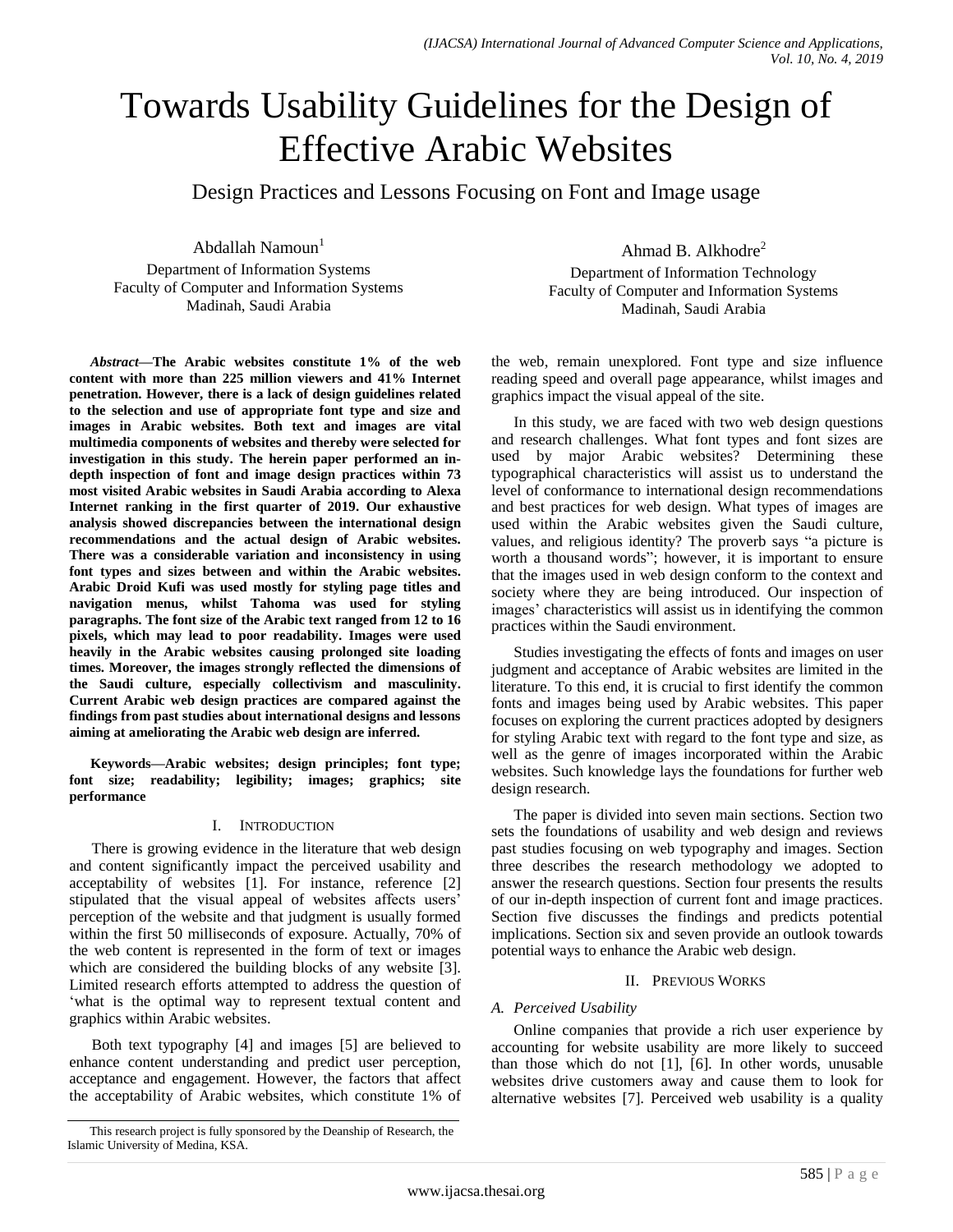factor that refers to the empowerment of users to achieve their goals and needs by exploiting the design features of the website [\[6\].](#page-8-5) Perceived usability is believed to contribute towards accepting and using a particular technology; for instance, [\[8\]](#page-8-7) demonstrated that perceived usability impacts the acceptance of educational technologies by teachers.

Perception of website usability has been linked to numerous factors including attractiveness, controllability, efficiency, learnability, and helpfulness [\[33\].](#page-9-0) Moreover, users "demographics are found to influence overall website perception. Further research reported a consolidated model of usability metrics and measurements [\[9\].](#page-8-8) This model encompassed 10 factors which are, in turn, divided into 126 metrics. The proposed quality in use integrated measurement model included efficiency, effectiveness, productivity, satisfaction, learnability, safety, trustfulness, accessibility, universality, and usefulness [\[9\].](#page-8-8) The readability of the text is indicated as one of the key metrics contributing to perceived usability.

# *B. Web Design and Content*

So what actually affects web design quality and overall usability perception of customers? Research has indicated that various factors impact how users perceive and interact with online websites. Indeed, both web content and web design have been considered as critical factors leading to the success of websites and repeated customer visits [\[3\],](#page-8-2) [\[1\].](#page-8-0) Author in [\[2\]](#page-8-1) defined content as the information or services available on a particular website whilst design refers to the way this content is presented to the users. For example, [\[1\]](#page-8-0) proposed a web usability assessment model that incorporates multiple factors such as navigation, content, and layout. Evidence in the literature confirms that when textual content is readable easily, the website receives higher usability by its viewers [\[10\].](#page-8-9)

Authors i[n \[10\]](#page-8-9) and [\[11\]](#page-8-10) carried out three website studies to explore the relationship between the perceived usability of websites, web design and performance. Findings showed that website success and satisfaction are highly correlated with the available content, navigational structure, interactivity, feedback, and site loading speed. Author in [\[7\]](#page-8-6) presented an automated tool that checks the conformance of websites to design guidelines and predicts an overall website rating. The usability checks assess the quality of the web design by measuring aspects related to the text, links, graphics, as well as their formatting. However, the model neither investigated Arabic fonts nor the types of images used.

Author in [\[12\]](#page-8-11) found that web design is a critical success factor for positive user experience and interaction on websites. Effective web design contributes towards user acceptance and empowers users to find relevant information easily in ecommerce sites. Moreover, visual appearance is found to significantly influence users' perceptions of business to consumer websites [\[13\].](#page-8-12)

Author in [\[14\]](#page-8-13) described a detailed framework to assess the usefulness of web content. A total of 18 content benchmarking criteria (e. g. text quality, scope, accuracy, uniqueness) were collated from existing works and expert reviews. In respect to screen appearance, the authors suggested using different readable font sizes. Effective and easy navigational structures within a site are favored by website users than complex navigations [\[14\].](#page-8-13)

# *C. Font Type and Size*

Font type and font size influence the readability and legibility of text. Recent research, for instance [\[47\],](#page-9-1) demonstrated that difficult to read fonts encourage the willingness to pay for the adventure tours. A strong link between visual attributes of travel text and intention to travel was established. In addition, [\[49\]](#page-9-2) showed that users' judgment of memory retention will be higher as a result of increasing the font size. In smartphones, the big text was liked more than smaller text when styling brand names [\[50\].](#page-9-3)

Author in [\[1\]](#page-8-0) advocated using adequate font size for displaying information on websites. However, determining the appropriate font type and size for text on websites is not an easy task. In an eye-tracking experiment, [\[15\]](#page-8-14) demonstrated through eye gaze data that the speed of online reading deteriorates in the presence of small font sizes. Only Helvetica and Georgia fonts were compared at varied sizes 10, 12, and 14 points. Surprisingly, no significant differences were detected between these sizes and between the serif and non-serif fonts in respect to reading speed.

In contrast, Serif fonts performed better than Sans Serif with respect to online readability [\[4\]](#page-8-3) and information recall [\[16\]](#page-8-15) whilst Sans Serif fonts were preferred over Serif fonts [\[4\].](#page-8-3) Font type Verdana at size 14 points ranked first amongst online readers and induced the lowest mental load.

Author in [\[10\]](#page-8-9) carried out an experiment to compare eight famous fonts, namely Century Schoolbook, Courier New, Georgia, Times New Roman, Arial, Comic Sans MS, Tahoma, and Verdana at size 10, 12, and 14 points respectively. Although these varied sizes did not result in different reading efficiency, Times New Roman and Arial were read significantly faster than the other fonts. Moreover, font size 10 was read significantly slower than font size 12 and 14. In respect to legibility, Arial and Courier were perceived more legible than the remaining fonts. Size, however, did not seem to improve font legibility. In respect to attractiveness, Georgia was rated as the most attractive font amongst the candidate fonts. The overall ranking of fonts showed Verdana as the most preferred font, whereas Times New Roman was ranked as the least preferred font type.

In a relevant study, students aged between 10 and 12 years participated in a screen legibility experiment of Arabic characters [\[4\].](#page-8-3) Only two font types were investigated, mainly Arabic Traditional and Simplified Arabic in different sizes 10, 14, 16 and 18 points respectively. Results indicated that font size 16 and 18 were more readable than font size 10 and 14 by 9-12 years aged students. However, font size 10 triggered the highest number of errors. Nonetheless, [\[4\]](#page-8-3) claim that font type did not influence the readability of the Arabic language.

For the English language, font size 10 and 12 points were found to be equally readable [\[10\].](#page-8-9) However, for the Arabic characters [\[17\]](#page-8-16) suggested that text is more readable at font size 14 points. Moreover, [\[17\]](#page-8-16) claimed that font types influence reading speed, which contradicts the findings of [\[4\].](#page-8-3) In fact,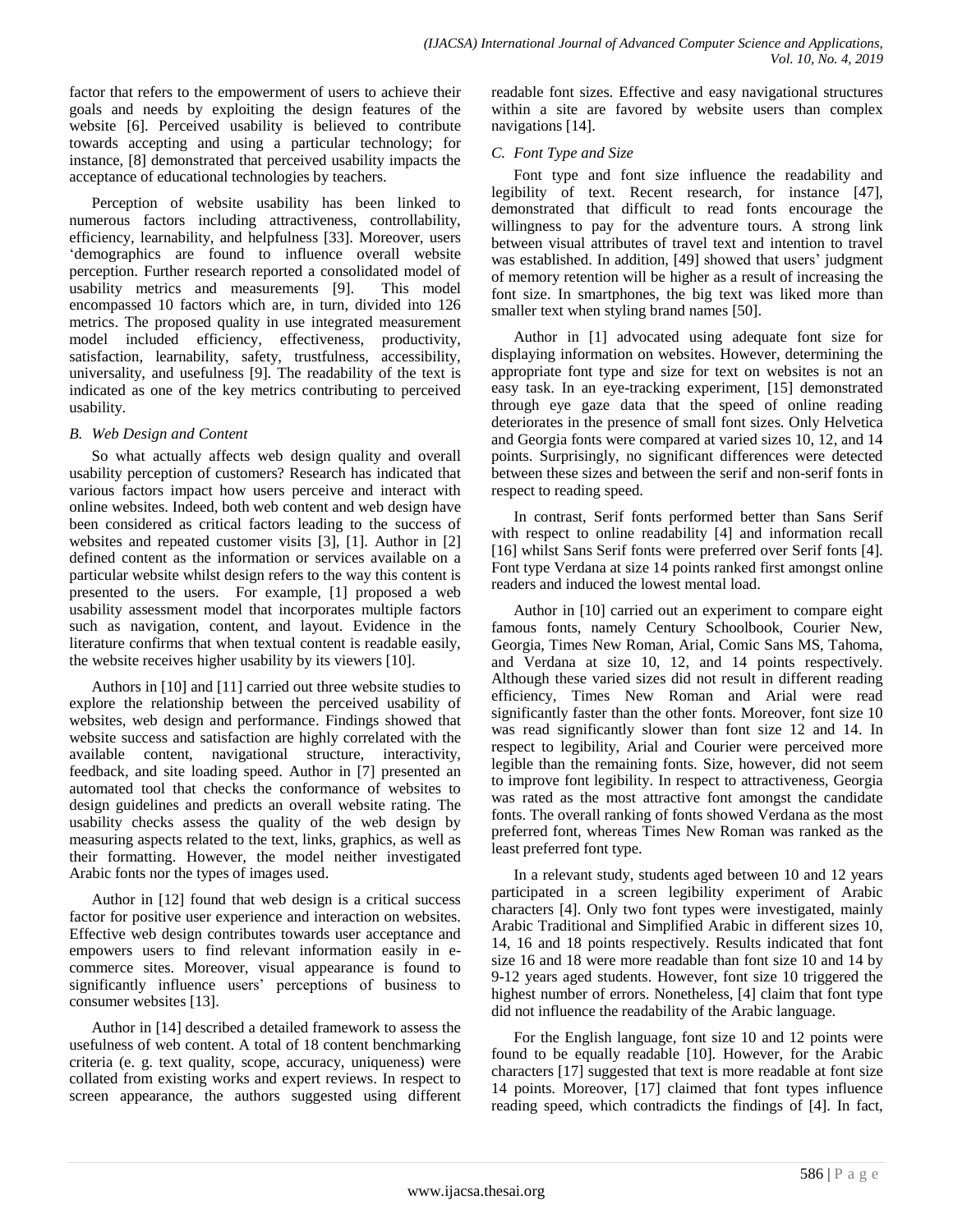author in [\[4\]](#page-8-3) recommends using at least font size 18 point and over for efficient online reading of the Arabic text.

More recent research investigated how four fonts (i.e. Georgia, Verdana, Times New Roman, and Arial) impact online readability [\[18\].](#page-8-17) Verdana and Georgia were favored for computer displays while Times New Roman and Arial were favored for printed media. Reference [\[19\]](#page-9-4) confirmed Verdana as a more suitable font type for showing English text on computerized screens.

#### *D. Images*

Author in [\[14\]](#page-8-13) emphasized the need to use images and graphical elements to convey messages and improve the overall usability of websites. Moreover, the use of graphics enhances the aesthetics of websites and leads to user satisfaction [\[18\].](#page-8-17) Visual appeal was deemed as important as content for visual arts websites [\[3\].](#page-8-2) Graphics are known to improve the overall perceived attractiveness of websites and design considerations must be catered for different cultures [\[20\].](#page-9-5)

Author in [\[21\]](#page-9-6) compared three different e-commerce web designs, a website containing no human images, a website containing human images without faces, and a website containing images with human faces to explore how the use of images influence visual appeal of websites. The websites utilizing images with human faces were perceived as more appealing and trustworthy. Reference [\[22\]](#page-9-7) emphasized the need to take cultural differences into consideration when embedding graphical components within e-commerce websites.

## *E. Design Guidelines*

Author in [\[22\]](#page-9-7) recommended the design of culturally sensitive websites, use of correct translation, employment of consistent colors, and minimization of animations. HHS design guidelines advised using at least font size 12 points and sticking to familiar fonts [\[23\],](#page-9-8) [\[24\].](#page-9-9) For image usage, HHS design guidelines proposed to add images to the website and use images of people, but reduce their size so as not to slow down page loading. Referenc[e \[48\]](#page-9-10) suggested the consideration of site loading time as a key usability metric as part of an evaluation framework of dual language websites.

# *F. The Research Gap*

Research efforts tackling the usability of Arabic websites are limited. Some studies examined the performance of Arabic websites by inspecting the internal attributes of the HTML pages. For example, [\[25\]](#page-9-11) compared three Arabic educational websites and reported technical issues related to the site loading speed as a direct consequence of the excessive number of HTML objects and images and their large size. Similarly, [\[26\]](#page-9-12) inspected the number of HTML files, objects, images, CSS files, broken links and size of images on 9 websites using two specialized online tools. Other aspects reported included pa`ge loading time, HTML errors and browser compatibility.

Until today and despite the prevalence of the Arabic language on the web, there are still no systematic studies that examine the use of fonts and images on Arabic websites. This is the first research effort to review and analyze a large number of websites to identify the real practices pertaining to the usage of fonts and images on Arabic websites.

### III. RESEARCH METHODOLOGY

Evaluation methods of websites' usability vary greatly in regard to the procedures, complexity, and accuracy [\[27\].](#page-9-13) Usability inspection is the second most used web usability evaluation method after user testing [\[27\],](#page-9-13) [\[9\].](#page-8-8) In simple terms, usability inspection refers to the methods that are employed by an evaluator to inspect usability issues or features of a specific user interface [\[9\].](#page-8-8) In our case, we concentrate on two main design elements; firstly we inspect the quality of the typography of 73 Arabic websites and the genre of images used within these websites and secondly we verify the agreement of these design elements (i. e. typography and images) with the proposed international design guidelines. The steps of the evaluation we performed are depicted in Fig. 1.

This form of inspection is called "perspective-based inspection" where the evaluator concentrates on particular design elements [\[28\].](#page-9-14) It is worthwhile to note that inspection differs from user testing for it does not involve actual users in the evaluation process. This makes it more favorable especially when the number of websites to test is large as is our case. Moreover, conducting usability inspection is still considered useful and more affordable than other evaluation techniques [\[29\].](#page-9-15)

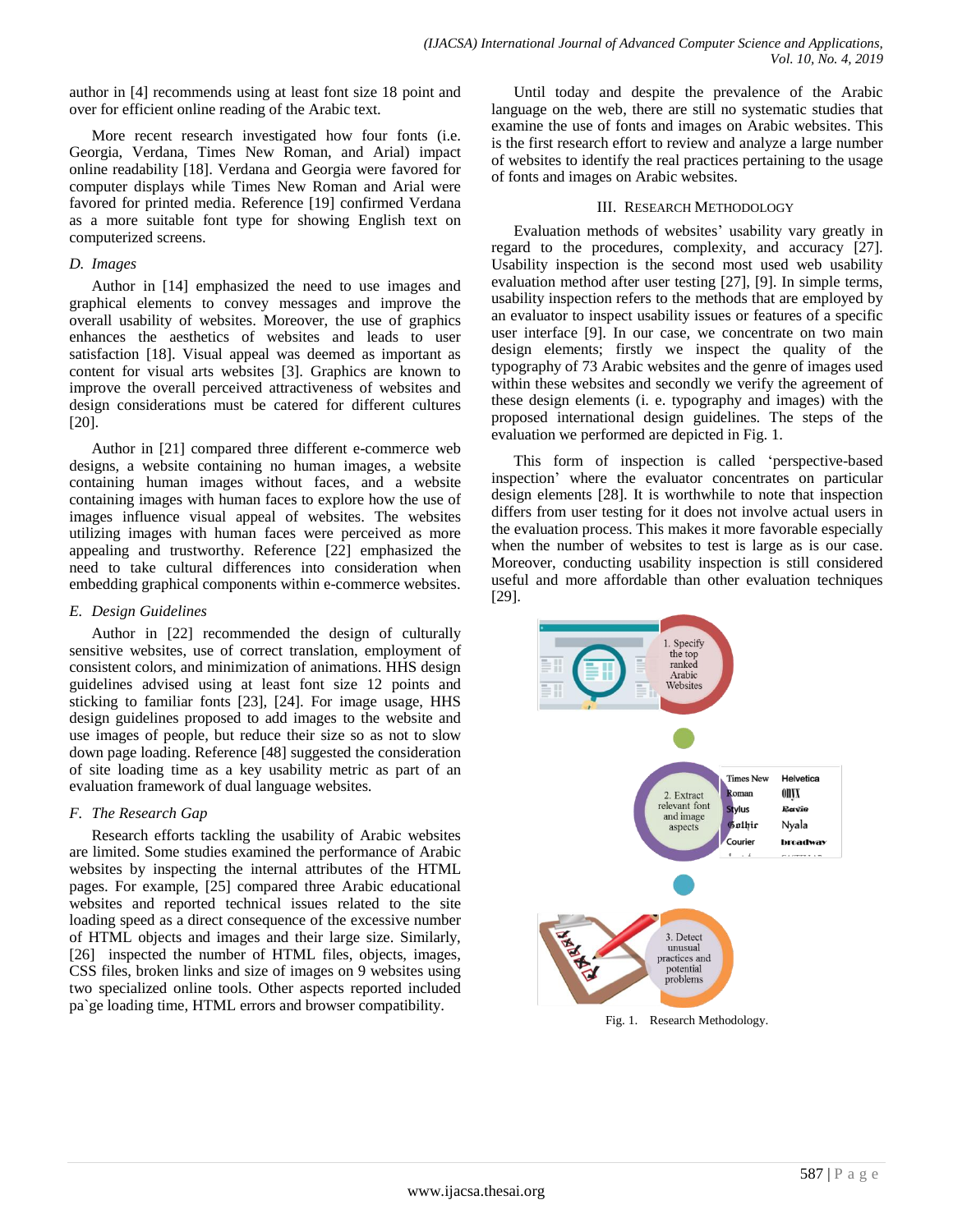## IV. FONT AND IMAGE INSPECTION STUDIES

## *A. The Morphology of the Arabic Language*

Before delving into the details of the studies conducted in this research, a brief introduction to the Arabic language is given. Arabic is one of the richest Semitic languages with more than 12 million unique words and 300 million speakers across the globe. Arabic is written from right to left. In essence, words are created from a set of 28 distinct letters, with 15 letters using dots, either above or below the letter (as depicted in Fig. 2). The Arabic letters use diacritics which create different meanings according to the context of use.

Table I demonstrates how applying well-known font types changes the look and feel and overall readability of the Arabic text. The selected fonts to showcase are the most used fonts as per our analysis below. This includes Times New Roman, Arial, Tahoma, Helvetica, Cairo, and Droid Arabic Kufi. All font types are applied to the same sentence and are sized to 8 points  $(-11$  pixels).

## *B. Selection of the Arabic Websites*

A total of 73 differing Arabic websites were selected and evaluated on several metrics with a focus on font and image characteristics as detailed below. The selected online websites for investigation were the most visited websites by users living in the Kingdom of Saudi Arabia according to the latest ranking (i.e. February 2019) of Alexa Internet [\[30\].](#page-9-16) Technically, Alexa ranks websites locally or globally using multiple Internet browsing and web traffic criteria, including the number of monthly unique visitors to the site, number of site views for the last three months, and average time spent viewing the website. The websites we decided to investigate were the most visited Arabic websites and included 52 local websites (71.23%) and 21 international websites (28.77%). This enabled us to learn about the font and image related design practices of both local (e. g. Souq, Almubasher … etc.) and international sites (e. g. Google, YouTube, Microsoft … etc.). A selected sample of the tested Arabic websites is shown below in Fig. 3, Fig. 4, and Fig. 5.

Fig. 6 depicts the distribution of 73 top ranked Arabic websites according to their genre. Notably, Government websites were the most commonly visited websites among the Saudi population, with 14 websites. This was followed by news (13 websites), corporate (11), education (9), e-commerce (7), entertainment (5) and social media (4) websites. The remaining sites (12 websites) spread across diverse categories, such as charity, search engine, travel, and tourism, etc.

TABLE I. THE EFFECTS OF FONT TYPE ON THE READABILITY OF ARABIC **TEXT** 

| <b>Font Type</b>  | Arabic Text (All sizes are set to 8 points, $\sim$ 11<br>pixels) |  |  |
|-------------------|------------------------------------------------------------------|--|--|
| Times New Roman   | أثر نوع الخط على سهولة قراءة النص                                |  |  |
| Arial             | أثر نوع الخط على سهولة قراءة النص                                |  |  |
| Tahoma            | أثر نوع الخط على سـهولة قراءة النص                               |  |  |
| Helvetica         | أثر نوع الخط على سهولة قراءة النص                                |  |  |
| Cairo             | أثر نوع الخط على سهو لة قر اءة النص                              |  |  |
| Droid Arabic Kufi | أثر نوع الخط على سهولة قراءة النص                                |  |  |

| Ċ                 | て     | ج     | ث    | ت    |      |                |
|-------------------|-------|-------|------|------|------|----------------|
| khah              | hah   | jeem  | theh | teh  | beh  | alef           |
| ص                 | ش     | $\mu$ |      |      | د    |                |
| sad               | sheen | seen  | zain | reh  | thal | dal            |
| <br>$\mathcal{O}$ | 9،    | ع     | ع    | ظ    | ط    | $\mathfrak{a}$ |
| qaf               | feh   | ghain | ain  | zah  | tah  | dad            |
| ي                 | و     | ھ     | U    | م    | C    | ڭ              |
| veh               | waw   | heh   | noon | meem | lam  | kaf            |

Fig. 2. The Arabic Characters and their Pronunciation, Adopted fro[m \[34\].](#page-9-17)



Fig. 3. Jarir Bookstore, An E-commerce Website.



Fig. 4. Kooraa, A News Website.



Fig. 5. Dmmr, A Government Website.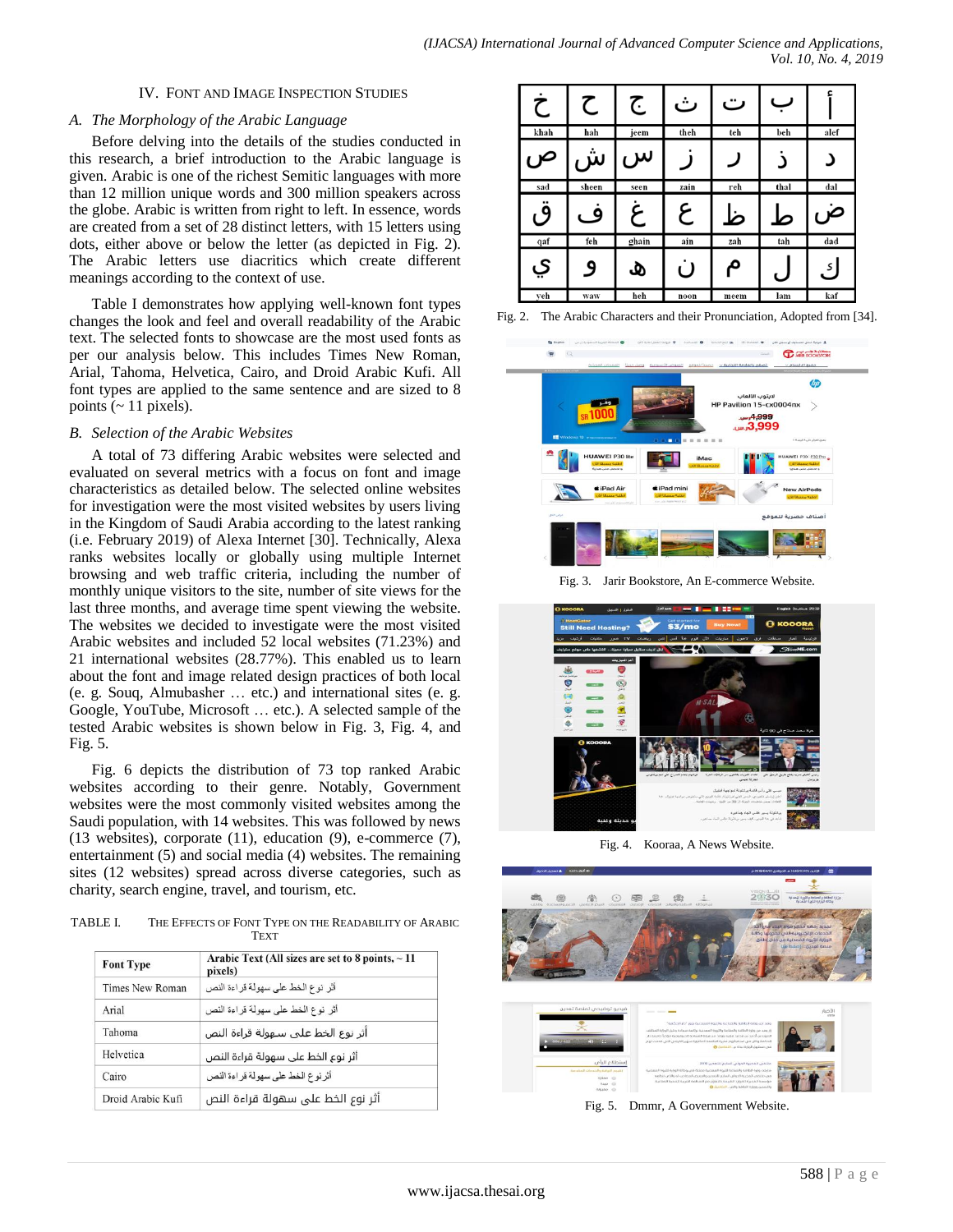

Fig. 6. The Categories of Arabic Websites Inspected and their Frequency (Labels: Site Category, Frequency, Percentage).

#### V. RESULTS

Our technical inspection focused on analyzing a set of characteristics that are related to font and image usage. Below we delve into the current practices of 73 top viewed Arabic websites.

### *A. Practices Pertaining to Font Type and Font Size*

Chrome extension Font Face Ninja [\[31\]](#page-9-18) was installed to detect and identify the fonts utilized to format the sample Arabic websites, with a particular emphasis on font aspects such as type and size (reported in pixels). In the inspection, we explored font styling pertaining to three key text elements namely, titles (or headings), navigation menus, and paragraphs.

Formatting text with a particular font size has a direct impact on the overall readability and legibility of text on computer screens. Our next analysis explored the various fonts and sizes applied to format the Arabic text. It is worth noting that approximately 40 websites (~55% of the websites) used different font types within their pages raising concerns about internal consistency.

The second observation we noticed is the large variability in the font"s usage across the Arabic websites. In total, 39 different font types were utilized to style the titles of the 73 Arabic websites. The most frequent font type used for formatting titles was Droid Arabic Kufi (7 occurrences). When styling the navigation menus, 38 different font types were used, with Droid Arabic Kufi being the most frequent font. However, 35 different fonts were used to style the paragraphs of 73 Arabic websites, with Tahoma appearing more than the remaining fonts.

When font types were ordered according to their occurrence, six main types emerged as clear winners specifically; Droid Arabic Kufi, Tahoma, Arial, Cairo, Helvetica and Times New Roman (see Fig. 7). In respect to page titles and navigation menus, Droid Arabic Kufi, Tahoma and Helvetica were used more frequently. However, for styling paragraphs, Tahoma, Helvetica, Arial and Times New Roman were more dominant (see Fig. 7).



Fig. 7. The Most Frequently used Font Types in Arabic Websites.

With regard to the font size used for the titles, size 28 pixels (8 times), 24 pixels (7 times) and 30 pixels (6 times) emerged as the most recurring sizes. Due to the variability of font sizes used for styling the Arabic titles, we created a histogram with the bins ranging from 10 to 14 pixels, 15 to 19 pixels, 20 to 24 pixels, 25 to 29 pixels, 30 to 34 pixels, 35 to 40 pixels, and more than 40 pixels (see Fig. 8). The below chart shows that the majority of Arabic websites styled their titles using sizes ranging from 15 to 40 pixels. Font sizes less than 15 pixels or more than 40 pixels were scarce.

Less font size variability was identified in relation to the formatting of menus of Arabic websites. In total, only 10 font sizes were utilized in the 73 websites, with font size ranging from 11 pixels to 22 pixels. The most recurring font size for formatting navigation menus was 14 pixels (19 times  $\sim$  26%), followed by 13 pixels font size  $(13 \text{ times} \sim 18\%)$  (see Fig. 9).



Fig. 8. The Frequency of Titles" Font Sizes (in Pixels) used in Arabic Websites.



Fig. 9. The Frequency of Menu"s Font Sizes (in Pixels) used in Arabic Websites.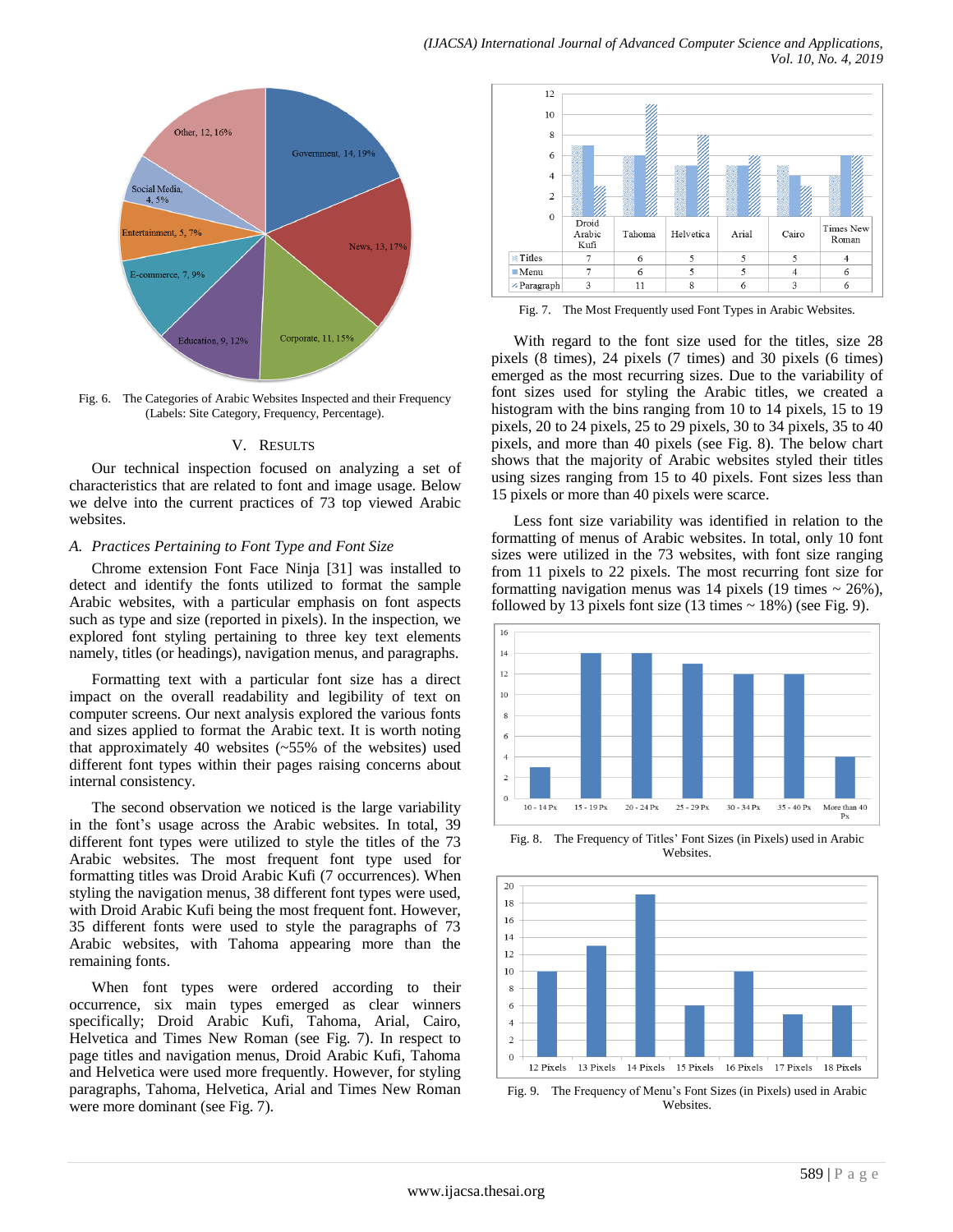When it came to formatting Arabic paragraphs, font size 14 pixels (~26%), 16 pixels (~19%), and 12 pixels (~18%) were more commonly used than the other sizes, as depicted in Fig. 10. Once again, 10 different font sizes, ranging from 12 to 26 pixels, were used to style the paragraphs of 73 websites. Only three websites used font sizes larger than 18 pixels to format the paragraphs.

#### *B. Practices Pertaining to Images and Graphics*

In respect to the use of images, the inspection looked into the content of the websites' images with regard to four major aspects, the use of images containing human faces, the gender portrayed in the images, the use of individuals or groups, and the conservatism or openness of the image content with respect to the Saudi values and Islamic religion.

Moreover, a technical analysis was undertaken to check the number of images incorporated in each site and their size since these aspects have a direct impact on the loading speed of the web pages. We have used website speed test [\[32\]](#page-9-19) to gather data about several aspects of the images and learn how these images could be optimized to ameliorate the overall site performance. The results showed that all 73 Arabic websites included images. A total of 3486 images (mean= 47.75 per page) were reported and analyzed by a website speed test. These analyzed images were fetched mainly from the home pages.

The average number of images varied greatly between the site categories. News, entertainment, government and ecommerce websites used approximately 50 images or more on their home pages respectively (Fig. 11). This is an anticipated result. The average size of the images ranged between 135KB and 2900KB. Most of the Arabic websites used images greater than 1500KB in size (Fig. 12). Social media websites produced smaller sizes as the analysis focused on the home pages only.

Overall, 66 (90%) Arabic websites embedded images that contained humans and only 7 websites did not include images with humans in them (see Table II). Interestingly, the vast majority of these websites (52 websites) used images that are conservative in nature respecting the Islamic identity and cultural values of the Saudi society. Nonetheless, 14 websites used non-conservative images, for example, pictures of women wearing short clothes. These images are considered unacceptable Islamically and against the values of the Saudi culture. All non-human images were conservative in nature and did not portray things against the teachings of Islam or Saudi society.



Fig. 10. The Frequency of Paragraph"s Font Sizes (in Pixels) used in Arabic Websites.



Fig. 11. Average Number of Images on Home Pages of the Arabic Websites.



Fig. 12. Average Size of Images (in Kilobytes) on Home Pages of the Arabic **Websites** 

Moreover, 45 websites (out of 66) used images of men and women; this is approximately 68% of the websites including images containing humans (see Fig. 13). However, 21 websites (approximately 32%) used images of men only which shows that the masculinity in Saudi society still prevails. No website used images containing women alone.

TABLE II. THE TYPE OF IMAGES USED IN THE ARABIC WEBSITES

| <b>Type</b>                 | <b>Conservative</b> | Open           | <b>Total</b>      |
|-----------------------------|---------------------|----------------|-------------------|
| Images containing<br>humans | 52                  | 14             | 66<br>$(90.41\%)$ |
| Images without<br>humans    | 7                   | $\theta$       | $(9.58\%)$        |
|                             | 59<br>$(80.82\%)$   | 14<br>(19.18%) |                   |



Fig. 13. The Frequency of Arabic Websites using Images Containing Men, Women or Both (Label: Gender, Frequency, Percentage).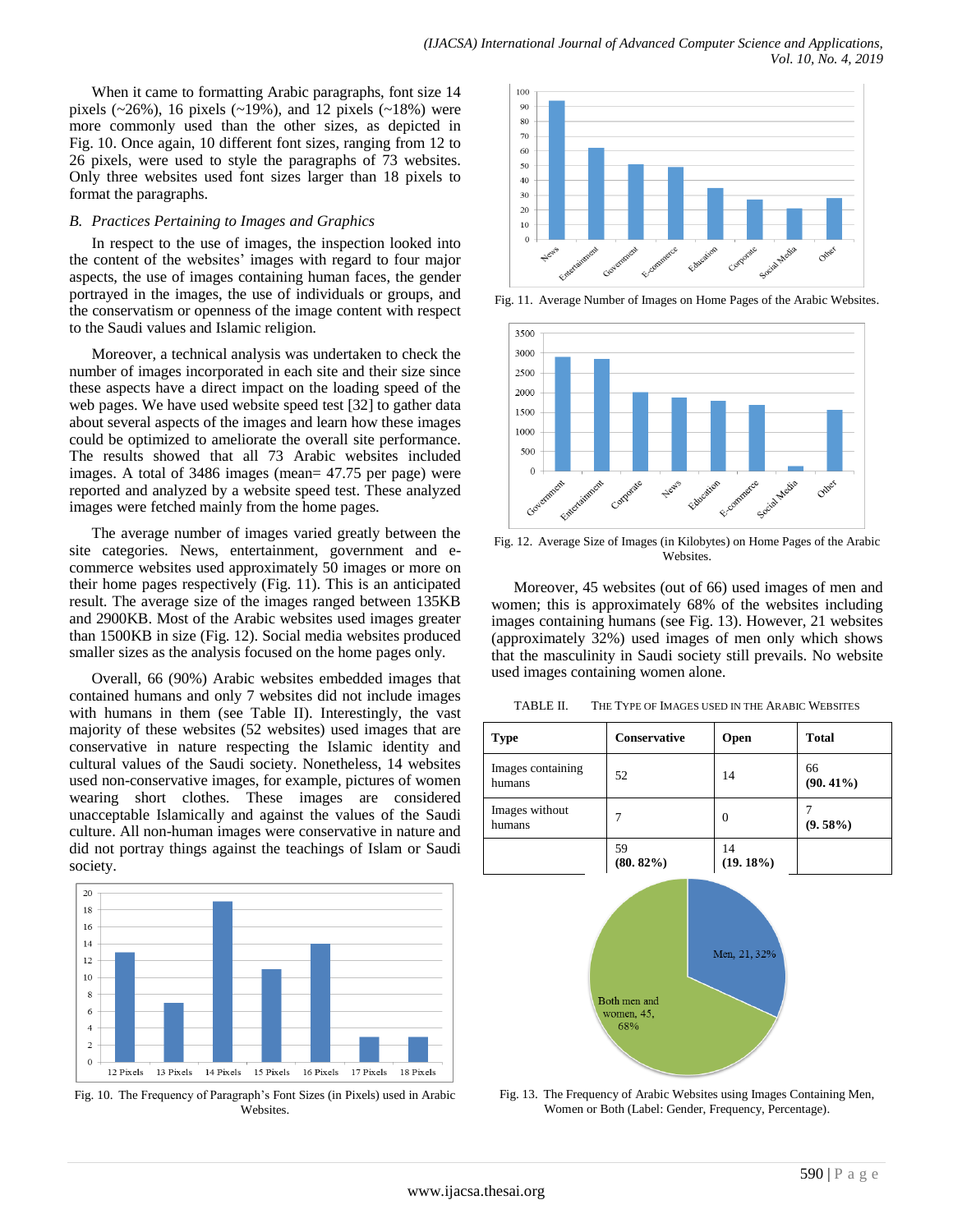48 Arabic websites (~72%) used a combination of images containing both individuals and groups of people (Fig. 14). This reflects the collective nature of Saudi society. In contrast, only 7 websites included pictures of individuals.

A total of 47 websites (~64%) incorporated some form of interactive animations ranging from rotating images, loading animations, to CCS animations (see Fig. 15). However, only 20 Arabic websites (~27%) incorporated videos.

#### *C. The Performance of the Arabic Websites*

We undertook a general site analysis to check the performance of the Arabic websites. To this end, GTmetix<sup>1</sup> was used to collect useful data about the speed scores of the websites, the site loading time, and the total page size. The data were collected for all 73 Arabic websites and averaged per category as shown in Fig. 16 and Fig. 17. Site performance scores are rated as a relative percentage (100%) to the performance of other websites analyzed by GTmetrix in the last 30 days. Only social media and entertainment websites scored above than 70% of other sites. However, government, education, and news websites scored less than 50% of the other analyzed sites (see Fig. 16).

In respect to the site loading time, GTmetrix extracts metrics that capture the average time spent, in seconds, until the website ceases the data transfer process over the network and the onload events are launched on the designated website. The shorter this time is the better it is for the end user. Reduced loading time is also an indication of good implementation practices (e.g. fewer HTTP requests, compressed files…etc.). Author in [\[25\]](#page-9-11) suggested that the site should take less than 3 seconds to load fully otherwise users might leave the site.

Our analysis showed that all categories took, on average, over 5 seconds to load except the social media sites (approximately 3 seconds). Social media loaded fast for they contain a low number of images on their homes pages prior to signing in. Interestingly, government, education, and news websites showed the worst performance taking 10 seconds or longer to fully load (as depicted in Fig. 17). The government websites contained large images as shown earlier in Fig. 12.





l



Fig. 15. The Frequency of Arabic Websites using Animations and Videos.



Fig. 16. Average Page Speed Score (as Percentage) per Site Category (High Scores are Better).



Fig. 17. Average Fully Loaded Time (in Seconds) per Site Category (More is Worse).

#### VI. DISCUSSION

Our comprehensive inspection of current practices concerning text formatting and image usage within the top visited Arabic websites in Saudi Arabia revealed various interesting findings. The usability inspection was performed to gather insights about the font types and sizes used to style Arabic text, especially that they could directly influence the legibility of text on websites.

<sup>1</sup> <https://gtmetrix.com/>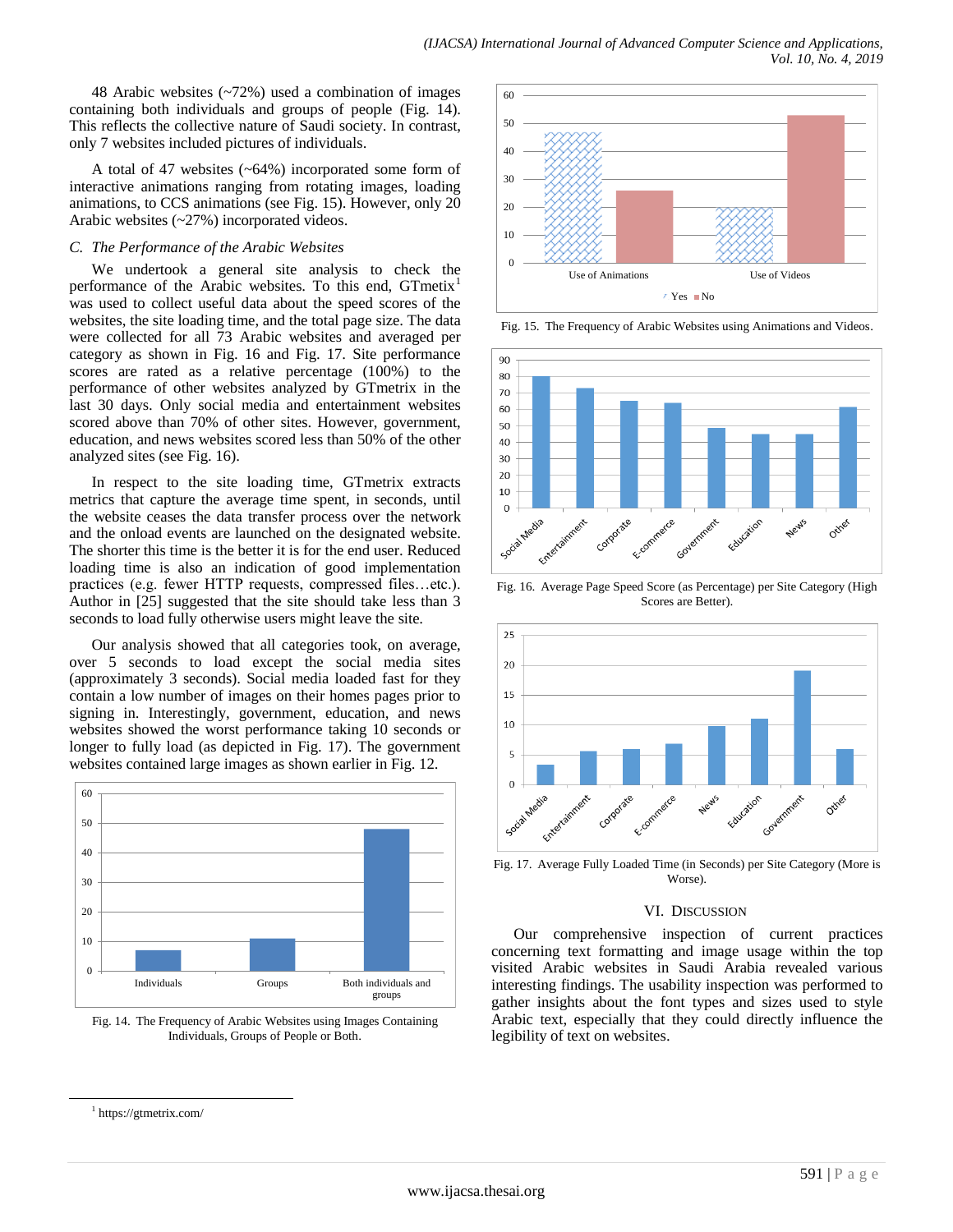Let us review and attempt to answer the research questions posited in the introduction. What font types and font sizes are used by major Arabic websites? On the positive side, the selection of the Arabic websites included a large pool of websites, which were selected objectively by relying on Alexa Internet latest ranking. In effect, the inspection covered a total of 73 top viewed websites (52 local and 21 international) in Saudi Arabia. The websites' ranking is based on a set of metrics, primarily the average viewing time for the last three months.

Typically, a font has several characteristics including type, size, width, weight, and serifs [\[37\],](#page-9-20) [\[46\].](#page-9-21) However, for the purpose of this research, we directed our focus towards two key font characteristics namely type and size. On the web, font type usually refers to the font family that represents a certain typeface, including all sizes and styles, for example, Arial and Verdana. To style a particular family type, the size of text may be increased or decreased using the font size attribute. There are different ways to resize the font including Ems (em), pixels (px), points (pt), and percent (%). In our font size analysis, we used pixels (px) as the sole measurement for the font since it is the main measurement unit for media shown on computer screens. Moreover, web designers usually use pixels as their key measurement unit for font size. Points, however, are used to measure font size for print media.

It is noted that more than half of the Arabic websites breached the principle of consistency when applying font types to the text. This means that multiple font types were used on the same web pages. Previous research, however, has already emphasized the role of consistency of user interface elements, such as font, in the overall usability of websites [\[35\],](#page-9-22) [\[36\].](#page-9-23) On that basis, it is recommended that designers should adhere to the same font family to create attractive and consistent Arabic web designs.

Moreover, there was no evident consensus amongst the websites in favoring a particular font type in order to display the Arabic text. More than 35 font types were used by the selected 73 websites. There are various potential theories that could explain this staggering variability; firstly, the lack of research and thereby guidelines with respect to styling Arabic text to guide the effective design of Arabic websites; secondly, the weak conformance to international design practices and recommendations; thirdly, the lack of awareness that text formatting might ultimately impact text legibility and thereby readers' mental load and overall satisfaction.

Nonetheless, a pattern of font usage emerged within the Arabic websites; six font types recurred several times in the formatting of titles/headline, menus, and paragraphs. These font types were used differently according to the type of text element. For titles and menus, Droid Arabic Kufi, Tahoma, Helvetica, and Arial, emerged as favorites. It is no surprise that Droid Arabic Kufi came out as a winner for it is a unique font that reflects the Arabic calligraphy. This font gives a true feeling of the traditional Arabic scripts (Kufic scripts) that date back to the  $7<sup>th</sup>$  century. For paragraphs, Tahoma, Helvetica, Arial and Times New Roman were used more frequently.

International recommendations suggest using font type Verdana since it is one of the most legible fonts as rated by online readers of English websites [\[38\].](#page-9-24) Nonetheless, this font did not appear frequently in the Arabic websites that we tested. Moreover, other famous fonts that were found earlier to be legible or attractive by English readers, such as Georgia [\[18\]](#page-8-17) and Courier [\[10\],](#page-8-9) did not rank well in the Arabic websites. However, Arial emerged as one of the top six font types used by the Arabic websites. Previous research confirmed that font type Arial was read significantly faster and was perceived as legible [\[10\].](#page-8-9)

Design guidelines have indicated that font size 12 points  $($ 16 pixels) is the most suited size for displaying text on English websites [\[39\].](#page-9-25) This is somewhat disputable as subsequent research suggested the use of font size 14 points (~19 pixels) instead. For displaying the Arabic text, recommendations are inconclusive yet. For example, [\[17\]](#page-8-16) proposed to use font 14 points (~19 pixels) whereas [\[4\]](#page-8-3) argued that font size 16 (22 pixels) to 18 points (~24 pixels) must be used for better readability. These suggestions are in strike contrast with the current practices of the Arabic web design. More than 60% of the inspected websites used font size ranging between 12 pixels to 16 pixels (i.e. 9 points to 12 points) to style the paragraphs. Similarly, menu items are sized from 13 pixels to 14 pixels, which is still considerably illegible [\[17\].](#page-8-16)

In respect to using images in web design, we aimed at answering the following question. What types of images are incorporated within the Saudi websites given the Saudi culture? All Arabic websites included images as part of their content. Authors in [\[40\]](#page-9-26) and [\[41\]](#page-9-27) suggested that graphics improve the overall attractiveness of websites. Moreover, 90% of the Arabic websites we tested included human images. This is known to improve user engagement, trust, and satisfaction [\[21\].](#page-9-6) However, 80% of the Arabic websites used conservative images that respect the Islamic identity and cultural values of the Saudi people. Research studies agree that web designs should adhere to the cultural values of its users to achieve success and acceptance [\[42\],](#page-9-28) [\[43\],](#page-9-29) [\[44\].](#page-9-30) Two-thirds of the websites used images of both genders. The remaining third, however, used images of men only. This could be explained by the masculine dimension of the Saudi society as indicated by Hofstede scores [\[45\].](#page-9-31) More than 80% of the websites included images containing groups of people. Again, this can be justified by the collectivism dimension of the Saudi society [\[45\].](#page-9-31) Finally, there was high usage of animations, possibly, in an attempt to engage web visitors and improve the aesthetics of the websites. Evidently, the high presence of images in these websites contributed to lower performance scores and increased site loading time. Optimization of images' size, using the appropriate image compression techniques, is therefore recommended as a result of our analysis.

# VII.CONCLUSIONS

The 73 top viewed Arabic websites from local and international service providers, covering a wide range of areas in Saudi Arabia such as government, news, and e-commerce, were carefully inspected with a focus on the fonts applied to format the Arabic text and images incorporated to improve the overall site attractiveness. The Arabic websites suffered from inconsistency for they mixed font types on the same web pages. The added value of such practice is ambiguous and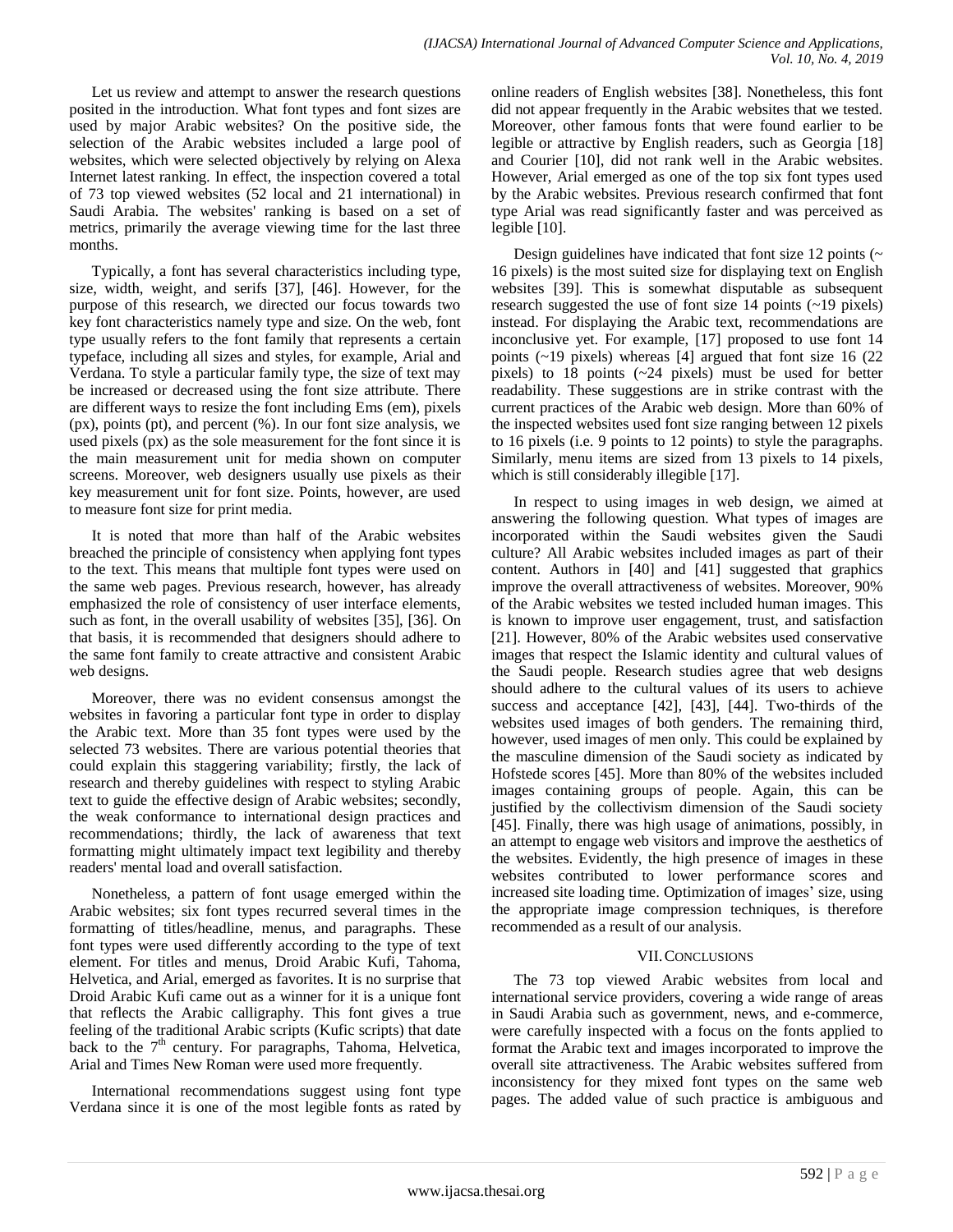invites the designers of Arabic websites to pay more attention to the application of fonts more consistently within and across pages.

Droid Arabic Kufi was dominant in formatting the titles and menus of the Arabic sites. This font type reflects the specific characteristics of the Arabic writing, especially that related to calligraphy. Nevertheless, Tahoma and Helvetica were also used frequently to style the titles and menus. Surprisingly, however, the analysis showed that famous fonts used to style English text, such as Tahoma, Helvetica, Arial and Times New Roman, are used to format the Arabic paragraphs. Nonetheless, a myriad of other font types was used to style the Arabic text, which shows that the Arabic websites still do not favor a particular font type to improve text legibility or attractiveness. Instead, web designers of Arabic websites seem to trust what international websites frequently use such as Helvetica and Arial. This might not be necessarily efficient for reading the Arabic characters and language. Arabic content on the web is still yet to find its appropriate font type and font size.

Images were extensively used in the Arabic websites, which may indeed increase user engagement and visual appeal. However, the high number of images resulted in lower website loading speed, which is a key quality factor in web design. The use of images in the Arabic websites revealed three main characteristics, masculinity, collectivism and conservatism. These characteristics are in agreement with the Saudi culture and its religious identity.

Despite the insights highlighted by the results, there are several qualifying limitations that have to be enumerated here. The aforementioned studies describe the current design practices pertaining to font and image usage within the Arabic websites and do not shed light on the rationale for their use nor do they test real users' perception and judgment towards these practices. In other words, usability inspection studies do not allow obtaining a deep understanding of the effects of certain design decisions on user judgment and satisfaction. Follow-up studies are recommended to gauge user views and acceptability towards font and image usage in the Arabic websites. The inspection raised several interesting observations, but more statistical analysis is needed to assert differences between website categories.

### VIII. FUTURE RESEARCH DIRECTIONS

The herewith research provides a detailed outlook on the general practices of local and international websites in relation to the application of font and images in Arabic web design. To the best of our knowledge, this is the first study that investigates the use of font and images in Arabic websites extensively. Indeed, there is an overarching necessity to undertake more organized research focusing on these two important design elements. As part of a long-term agenda, we have already started to conduct a series controlled experiments in order to identify the most efficient Arabic font type and size to use in e-commerce websites as well as users" perception towards conservative and non-conservative images within fashion online stores and study how these images could influence customers" buying decisions. Researchers into the impact of typography on Arabic web usability should consider using eye-tracking to collect objective measures about Arabic reading performance and mental load. However, for the use of images, more user testing is required to judge users' attitudes and acceptance towards the shift in using less conservative images, especially in Arabic e-commerce websites, where buying decisions are greatly driven by the display of products such as clothes. Other interactive media such as animations and videos and their effect on user judgment and website performance would also need to be examined in the future.

#### **REFERENCES**

- <span id="page-8-0"></span>[1] E. Deborah, E-P. Rosen, "Website design: Viewing the web as a cognitive landscape", Journal of Business Research, Vol. 57, no. 7, pp. 787-794, 2004.
- <span id="page-8-1"></span>[2] G. Lindgaard, G. Fernandes, & C. Dudek, J. M. Brown, "Attention web designers: You have 50 milliseconds to make a good first impression!", Behaviour and Information Technology Journal, vol. 25 no. 2, pp. 115- 126, 2006
- <span id="page-8-2"></span>[3] R. Sinha, M. Hearst, M. Ivory, and M. Draisin. "Content or graphics? an empirical analysis of criteria for award-winning websites", in Proc. Human Factors and the Web, 7th conference , Madison, WI, June 2001.
- <span id="page-8-3"></span>[4] A A Abubaker, J Lu ," The optimum font size and type for students aged 9-12 reading Arabic characters on screen: A case study", Journal of Physics: Conference Series, 2012, available at: https://iopscience. iop. org/article/10. 1088/1742-6596/364/1/012115/meta
- <span id="page-8-4"></span>[5] M. Bernard, "Criteria for optimal web design (designing for usability)", available at:http://psychology. wichita. edu/optimalweb/structure. htm, 8. 7. 2004.
- <span id="page-8-5"></span>[6] [J. Nielsen,](https://www.nngroup.com/articles/author/jakob-nielsen/) "Usability 101: Introduction to Usability, Available a[t:http://www. nngroup. com/articles/usability-101-introduction-to](http://www.nngroup.com/articles/usability-101-introduction-to-usability/)[usability/](http://www.nngroup.com/articles/usability-101-introduction-to-usability/) ,2012.
- <span id="page-8-6"></span>[7] M. Y. Ivory, M. A. Hearst, "Improving website design",University of California, Berkeley, Vol. 01, Page no. 7, 2002.
- <span id="page-8-7"></span>[8] H. Holden, R. Rada, "Understanding the Influence of Perceived Usability and Technology Self-Efficacy on Teachers' Technology Acceptance", Journal Of Research On Technology In Education, (International Society For Technology In Education), vol. 43, no. 4, pp. 343-367, 2011.
- <span id="page-8-8"></span>[9] A. Seffah, M. Donyaee, K. R. B Kline, H. K. Padda, "Usability measurement and metrics: A consolidated model". Software Quality Journal. Vol. 14. pp. 159-178. Jun 2006.
- <span id="page-8-9"></span>[10] M. Bernard, B. Lida , S. Riley, T. Hackler, K. Janzen, "A comparison of popular online fonts: which size and type is best?", Usability News. 2002 Jan;Vol. 4(No. 1) Online journal
- <span id="page-8-10"></span>[11] J. W. Palmer, "Web site usability, design, and performance metrics", Information Systems Research"; vol. 13, no. 2; pg. 15, Jun 2002.
- <span id="page-8-11"></span>[12] C. Flavian, R. Gurrea, C. Orus, "Web design: A key factor for the website success", J. Systems and IT. pp. 168-184. 2009.
- <span id="page-8-12"></span>[13] J. Hu, K. Shima, R. Oehlmann, J. Zhao, Y. Takemura, KI. Matsumoto, "An empirical study of audience impressions of B2C web pages in Japan, China and the UK", Electronic Commerce Research and Applications. , vol. 3, no. 2, pp 176-89 Jun. 2004.
- <span id="page-8-13"></span>[14] H. Shahizan, L. Feng, "Evaluating the Usability and Content Usefulness of Web Sites: A Benchmarking approach," Journal of Electronic Commerce in Organizations, vol. 3, no. 2, pg. 46, Apr-Jun 2005.
- <span id="page-8-14"></span>[15] D. Beymer, D. Russell,, P. Orton, " An eye tracking study of how font size and type influence online reading", Proceedings of the 22nd British HCI Group Annual Conference on HCI 2008: People and Computers XXII: Culture, Creativity, Interaction Vol. 2, pp. 15-18. Sept 2008.
- <span id="page-8-15"></span>[16] M. Gasser, J. Boeke, M. Haffernan, R. Tan, "The Influence of Font Type on Information Recall", North Am J Psychol, vol. 7, no. 2, pp. 181-188, 2005.
- <span id="page-8-16"></span>[17] A. Z. Alotaibi, "The effect of font size and type on reading performance with Arabic words in normally sighted and simulated cataract subjects", Clinical and Experimental Optometry, vol. 90, no. 3, pp. 203-206, 2007.
- <span id="page-8-17"></span>[18] M. A. Zamzuri, A, Mohamad, W. Rahani, S. Khairulanuar, Z. I. Muhammad, " Reading on the Computer Screen: Does Font Type has